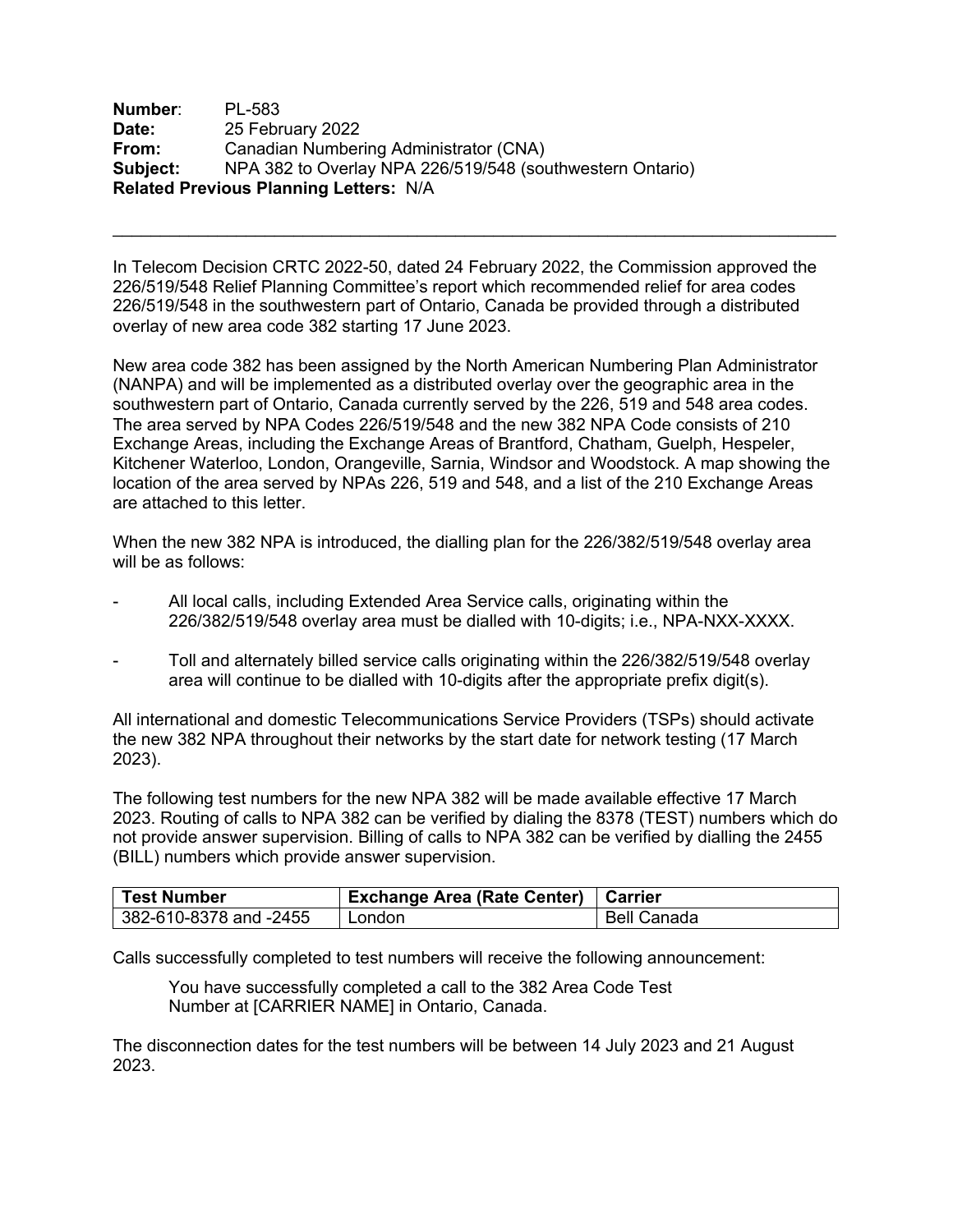Central Office (NXX) Codes within NPA 382 may be assigned to TSPs starting from 17 December 2022 but cannot be activated in the PSTN prior to the Relief Date of 17 June 2023.

General questions about this relief activity may be directed to Suresh Khare or Kelly T. Walsh, of the Canadian Numbering Administrator (CNA), at 613-702-0016. Specific questions related to telecommunications services and network routing should be directed to the appropriate TSP.

**Attachments**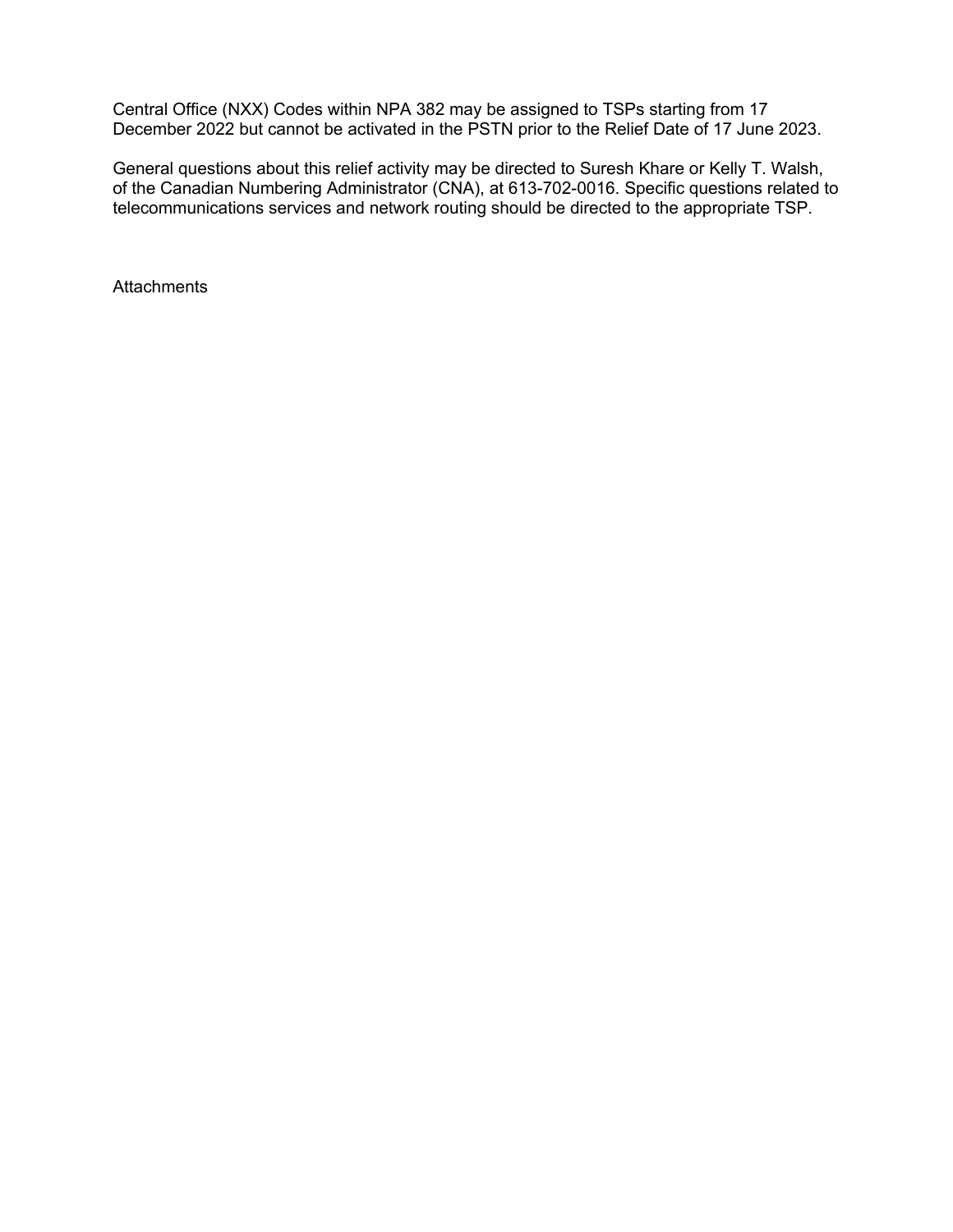Attachment 1

## **Map of the 226/519/548 area**

(After relief the NPA 226/519/548 area will be the NPA 226/382/519/548 area)

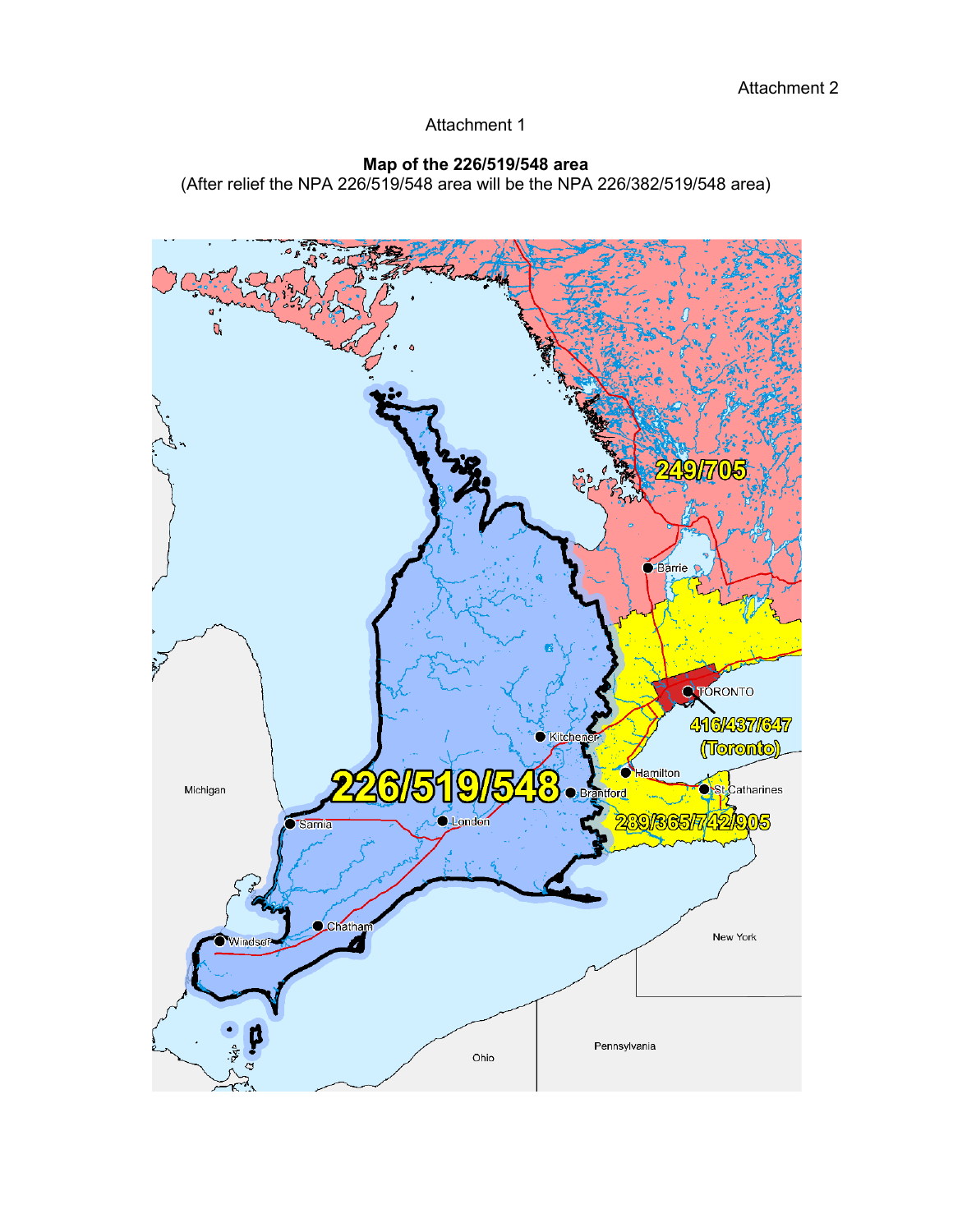## Attachment 2

## **Exchange Areas in NPA 226/382/519/548**

٦

| NPA 226/382/519/548<br><b>Exchange Areas</b> |
|----------------------------------------------|
| Aberarder                                    |
| Acton                                        |
| Ailsa Craig                                  |
| Alvinston                                    |
| Alvinston Independant                        |
| Amherstburg                                  |
| Arkona                                       |
| Arthur                                       |
| Atwood                                       |
| Auburn                                       |
| Aylmer                                       |
| Ayr                                          |
| Ayton                                        |
| <b>Baden</b>                                 |
| Bayfield                                     |
| <b>Beachville</b>                            |
| <b>Belle River</b>                           |
| Belmont                                      |
| Blenheim                                     |
| Blyth                                        |
| <b>Bothwell</b>                              |
| <b>Brantford</b>                             |
| <b>Breslau</b>                               |
| Brigden                                      |
| <b>Bright</b>                                |
| <b>Bright's Grove</b>                        |
| <b>Brownsville</b>                           |
| <b>Brussels</b>                              |
| <b>Burford</b>                               |
| <b>Burgessville</b>                          |
| Caledon                                      |
| Cargill                                      |
| Centralia                                    |
| Chatham                                      |
| Chatsworth                                   |
| Chesley                                      |

 $\overline{\Gamma}$ 

| NPA 226/382/519/548<br><b>Exchange Areas</b> |  |
|----------------------------------------------|--|
| Clifford                                     |  |
| Clinton                                      |  |
| Clinton Independant                          |  |
| Comber                                       |  |
| Corunna                                      |  |
| Cottam                                       |  |
| Courtright                                   |  |
| Crediton                                     |  |
| Dashwood                                     |  |
| Delhi                                        |  |
| Dorchester                                   |  |
| Drayton                                      |  |
| Dresden                                      |  |
| Drumbo                                       |  |
| Dublin                                       |  |
| Dundalk                                      |  |
| Dungannon                                    |  |
| Durham                                       |  |
| Dutton                                       |  |
| Dyer's Bay                                   |  |
| Eastwood                                     |  |
| Elmira                                       |  |
| Elora                                        |  |
| Embro                                        |  |
| Emeryville                                   |  |
| Erin                                         |  |
| Essex                                        |  |
| Exeter                                       |  |
| Fergus                                       |  |
| Feversham                                    |  |
| Fingal                                       |  |
| Flesherton                                   |  |
| Forest                                       |  |
| Galt                                         |  |
| Glencoe                                      |  |
| Goderich                                     |  |
|                                              |  |

## **NPA 226/382/519/548 Exchange Areas**

| Gorrie              |
|---------------------|
| <b>Grand Bend</b>   |
| <b>Grand Valley</b> |
| Granton             |
| Guelph              |
| Hanover             |
| Harrietsville       |
| Harriston           |
| Harrow              |
| Hensall             |
| Hensall Independent |
| Hepworth            |
| Hespeler            |
| Hickson             |
| Highgate            |
| Hillsburgh          |
| Holstein            |
| Ilderton            |
| Ingersoll           |
| Innerkip            |
| Inwood Independant  |
| Jarvis              |
| Kerwood             |
| Kincardine          |
| Kingsville          |
| Kintore             |
| Kirkton             |
| Kitchener-Waterloo  |
| La Salle            |
| Lambeth             |
| Langton             |
| Leamington          |
| Linwood             |
| Lions Head          |
| Listowel            |
| London              |